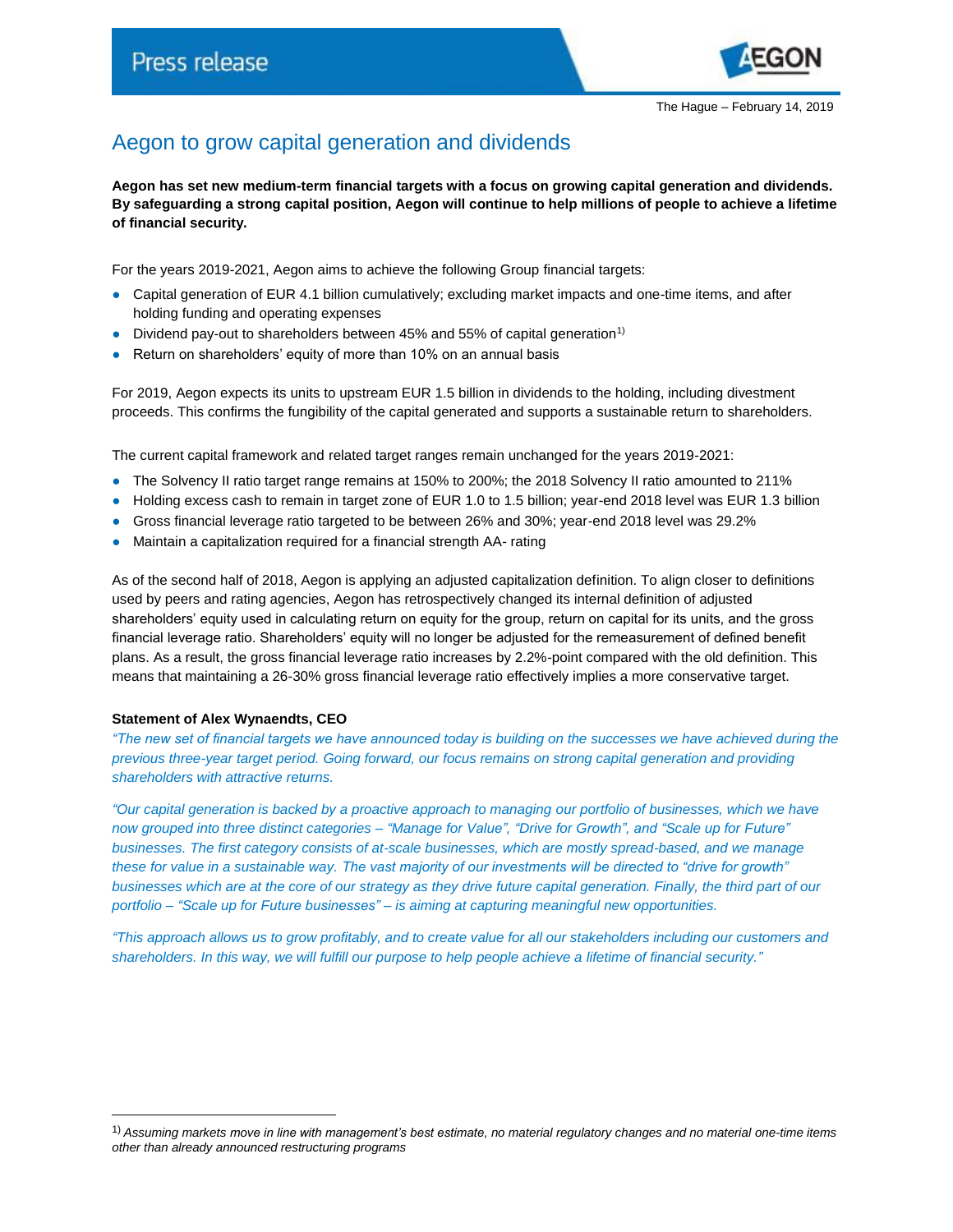

## **About Aegon**

Aegon's roots go back almost 200 years – to the first half of the nineteenth century. Since then, Aegon has grown into an international company, with businesses in more than 20 countries in the Americas, Europe and Asia. Today, Aegon is one of the world's leading financial services organizations, providing life insurance, pensions and asset management. Aegon's purpose is to help people achieve a lifetime of financial security. More information on [aegon.com.](file://rhea/users$/lupmyd1/CitrixFolders/Desktop/Banner/aegon.com/about)

**Contacts**

+31(0) 70 344 8821 +31(0) 70 344 8028

Media relations **Investor relations Dick Schiethart Jan Willem Weidema**

[dick.schiethart@aegon.com](mailto:dick.schiethart@aegon.com) [janwillem.weidema@aegon.com](mailto:janwillem.weidema@aegon.com)